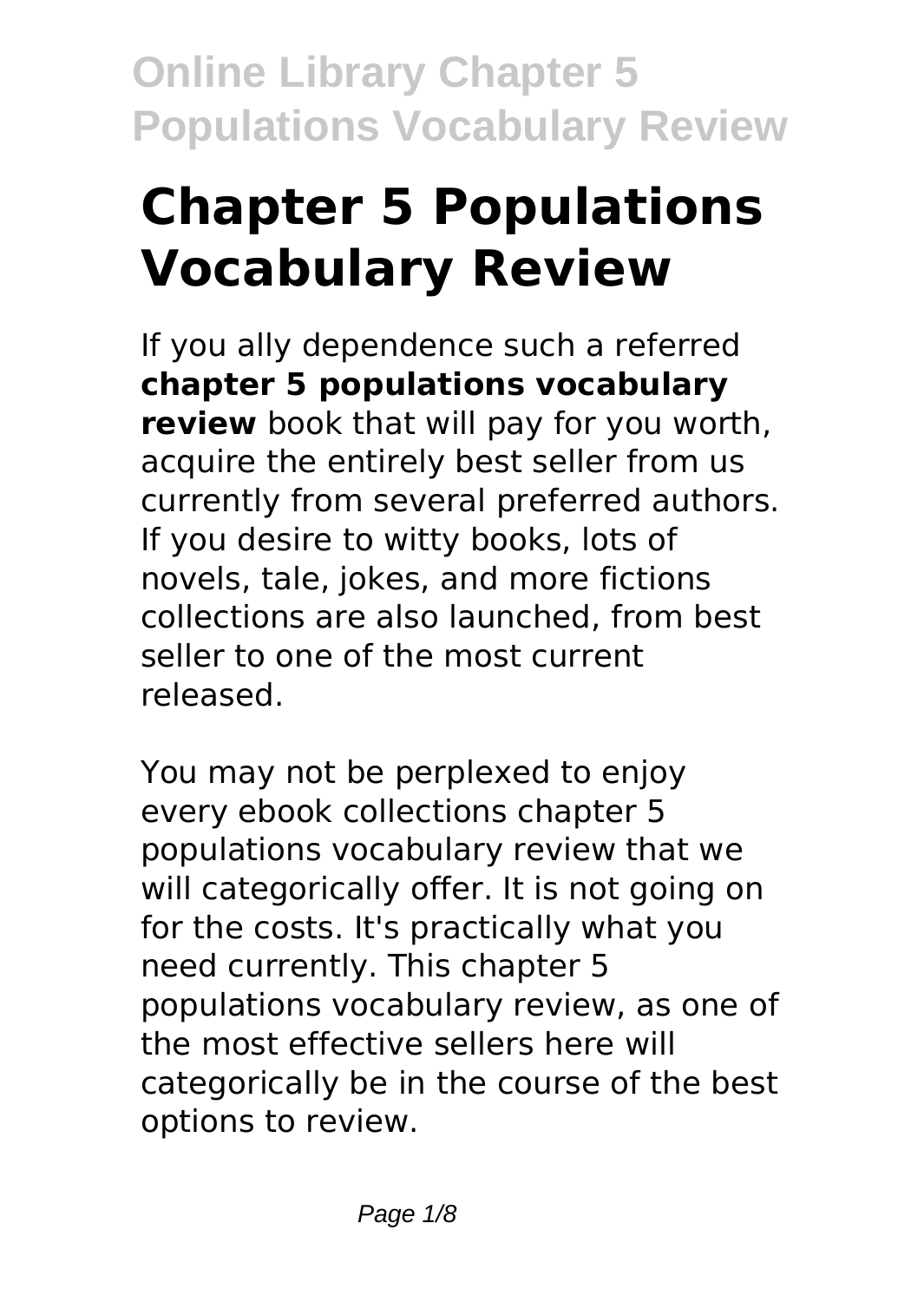In 2015 Nord Compo North America was created to better service a growing roster of clients in the U.S. and Canada with free and fees book download production services. Based in New York City, Nord Compo North America draws from a global workforce of over 450 professional staff members and full time employees—all of whom are committed to serving our customers with affordable, high quality solutions to their digital publishing needs.

#### **Chapter 5 Populations Vocabulary Review**

Start studying Biology: Chapter 5: Populations REVIEW. Learn vocabulary, terms, and more with flashcards, games, and other study tools.

### **Biology: Chapter 5: Populations REVIEW Flashcards | Quizlet**

Chapter 5 Populations Chapter Vocabulary Review. Defining Terms. On the lines provided, write a definition for each of the following terms. 1.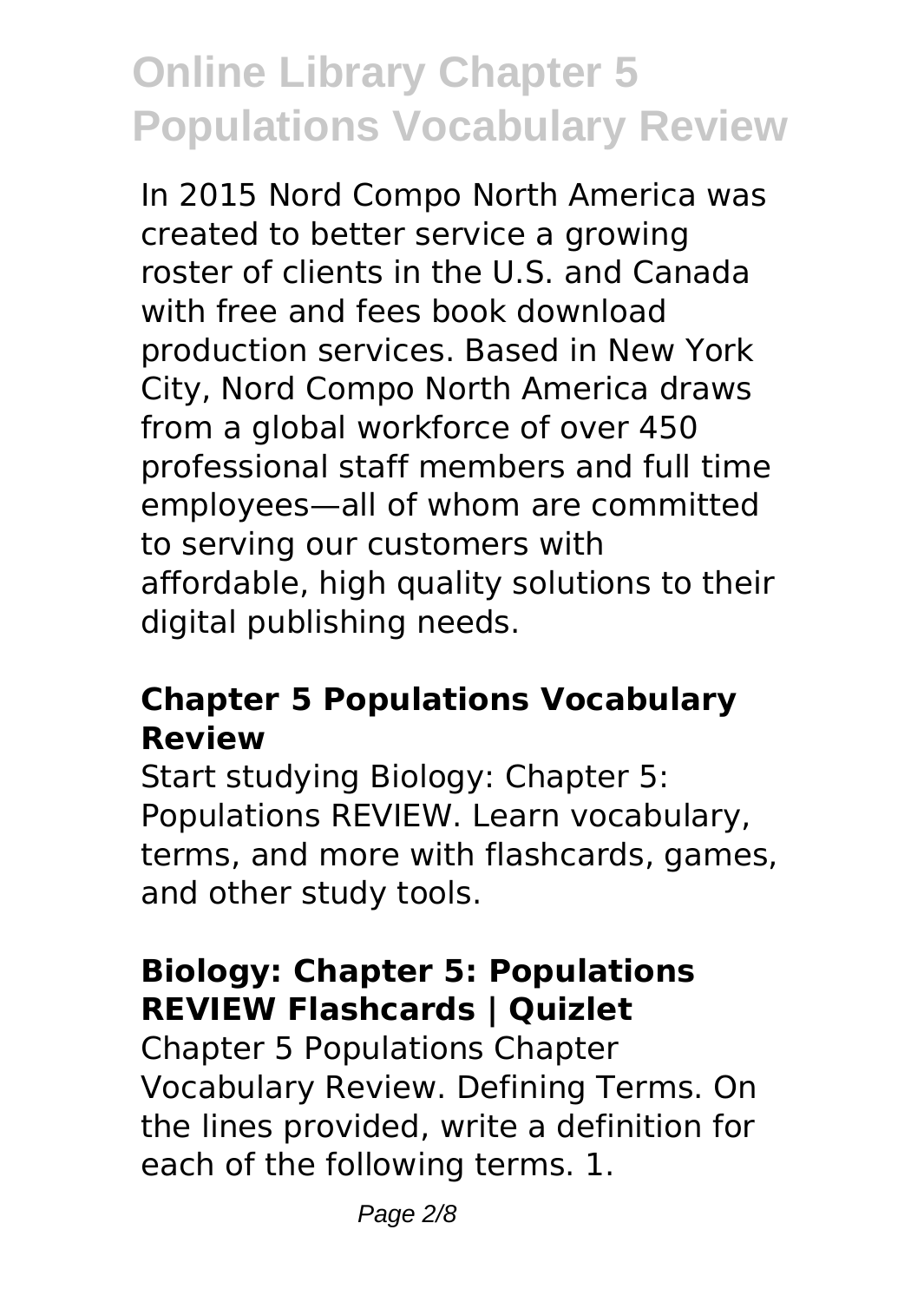population density. 2. emigration. 3. exponential growth.

#### **Chapter 5 Populations Chapter Vocabulary Review**

Chapter 5 Populations Vocabulary Review. Interaction between two species in which both are harmed. Competition. Interaction between two species in which one benefits and one is harmed. Parasitism.

#### **Quia - Chapter 5 Populations Vocabulary Review**

Start studying Chapter 5: Populations Vocabulary. Learn vocabulary, terms, and more with flashcards, games, and other study tools.

#### **Chapter 5: Populations Vocabulary Flashcards | Quizlet**

Chapter 5 Populations Vocabulary Review Class Date Number of individuals at this time Time Labeling Diagrams Label the diagrams of population growth. Time Pattern of Growth: 1.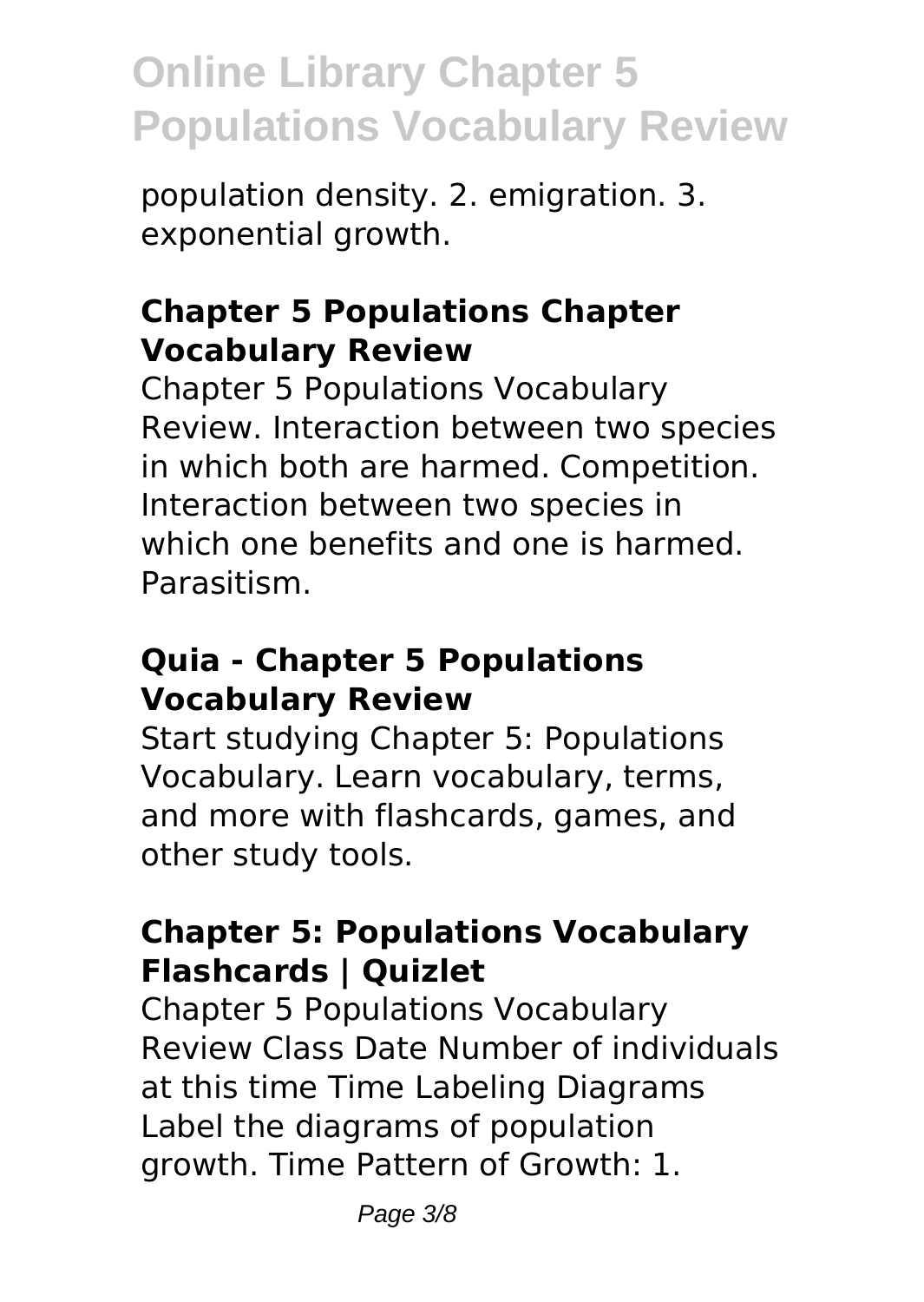Pattern of Growth: 2. IYue or False Determine whether each statement is true or false. If it is true, write frue in the space provided.

### **Caldwell-West Caldwell Schools / Home Page**

Review all Chapter 5 Vocabulary. List and describe the main characteristics of populations. What is meant by population density? How do you find population density? Explain the difference between immigration and emigration. Provide 2 examples of each. Compare and contrast exponential and logistic growth. Sketch each to support your response.

#### **Chapter 5 Review Sheet - Strongsville City Schools**

Chapter 5: Populations - Vocabulary 12 Terms. bolder30000. Miller and Levine Biology Vocabulary Chapter 5 Populations 13 ... PLUS. 383 Linux Commands, 383 Midterm, CSE 383 Unit 3: HTML and HTTP, Things to Know (Pre-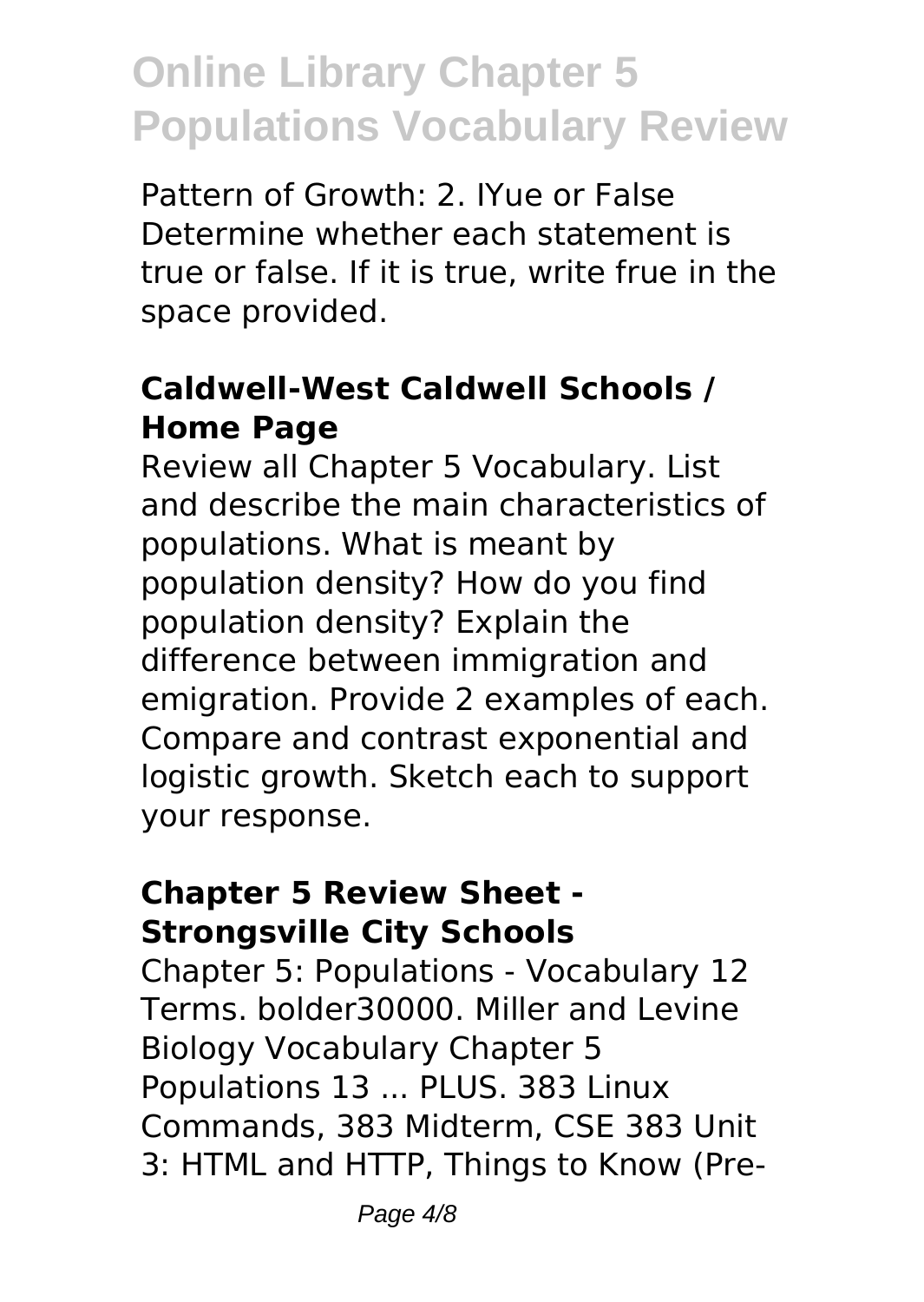Reqs), CSE 383 Unit 1: Network Review, CSE 383 quiz 1, CSE 383 Vocab, CSE 383 Quiz 1, CSE 383 Unit 2: Linux & Vim 275 Terms ...

#### **bio chapter 5 populations vocab Flashcards | Quizlet**

Prentice Hall Biology Chapter 5 TEST for FINAL EXAM review Learn with flashcards, games, and more — for free.

#### **Biology Ch 5 TEST - Population, TEST REVIEW - Chapter 5 ...**

Start studying Chapter 5: Populations. Learn vocabulary, terms, and more with flashcards, games, and other study tools.

#### **Chapter 5: Populations Flashcards | Quizlet**

Ch. 5 Vocabulary Review. Defining TermsOn the lines provided, write a definition for each of the following terms. 1.population density. 2.emigration. 3.exponential growth. 4.logistic growth. 5.limiting factor.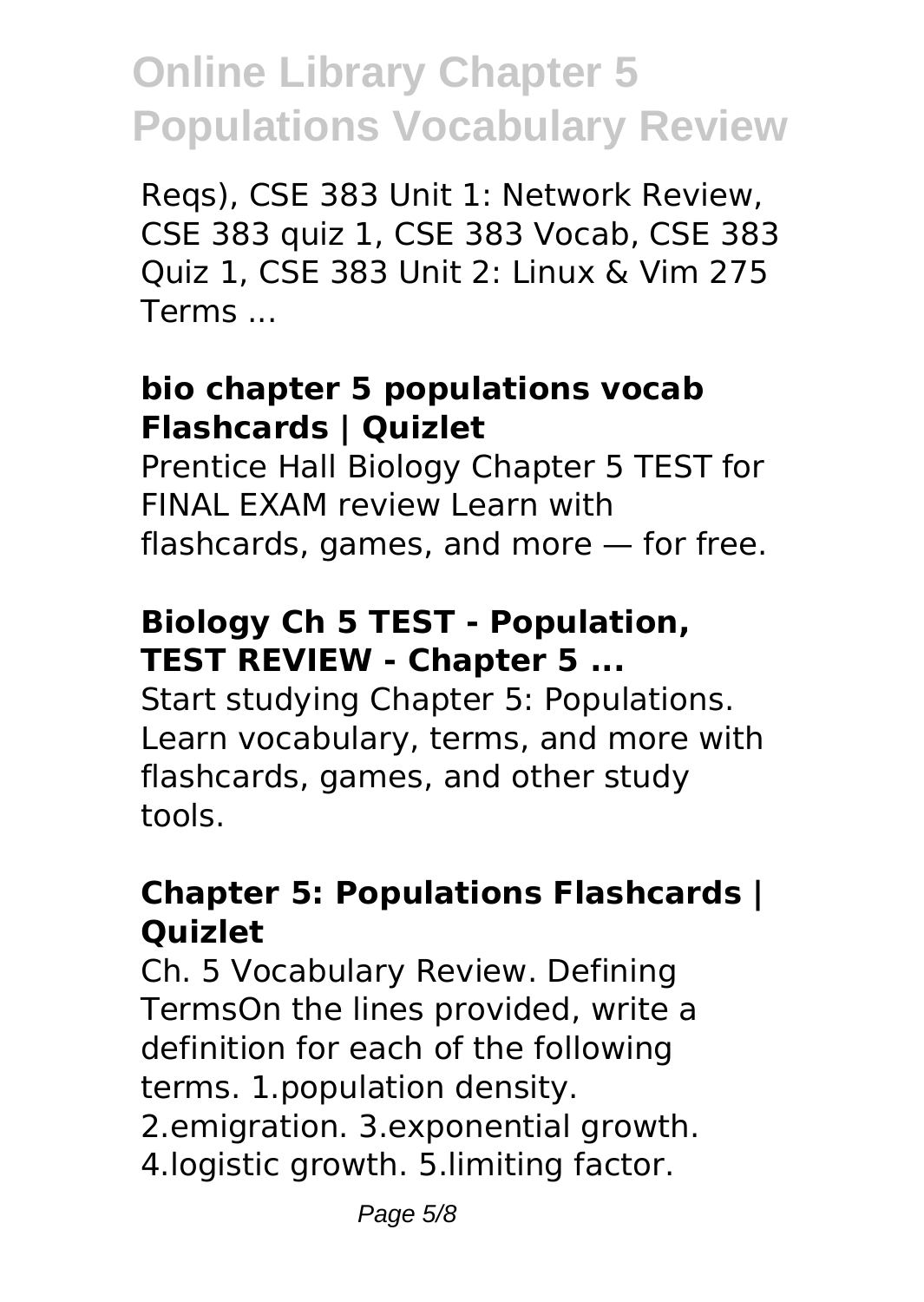Multiple ChoiceOn the lines provided, write the letter of the answer that best completes the sentence or answers the question. 6.

#### **Ch. 5 Vocabulary Review - Lawndale High School**

Populations Vocabulary Review Chapter 5 Populations Important characteristics of a population are its geographic distribution, density, growth rate, and age structure. Geographic distribu- tion, or range, is the area a population inhabits. Density is the number of individu- als per unit area, such as number of people per square kilometer. Page 10/24

#### **Chapter5 Populations Vocabulary Review**

Title: Microsoft Word - Chapter 5 Vocabulary Review Worksheet.docx Author: Chip Deveney Created Date: 8/8/2013 2:05:10 AM

### **Chapter 5 Vocabulary Review**

Page 6/8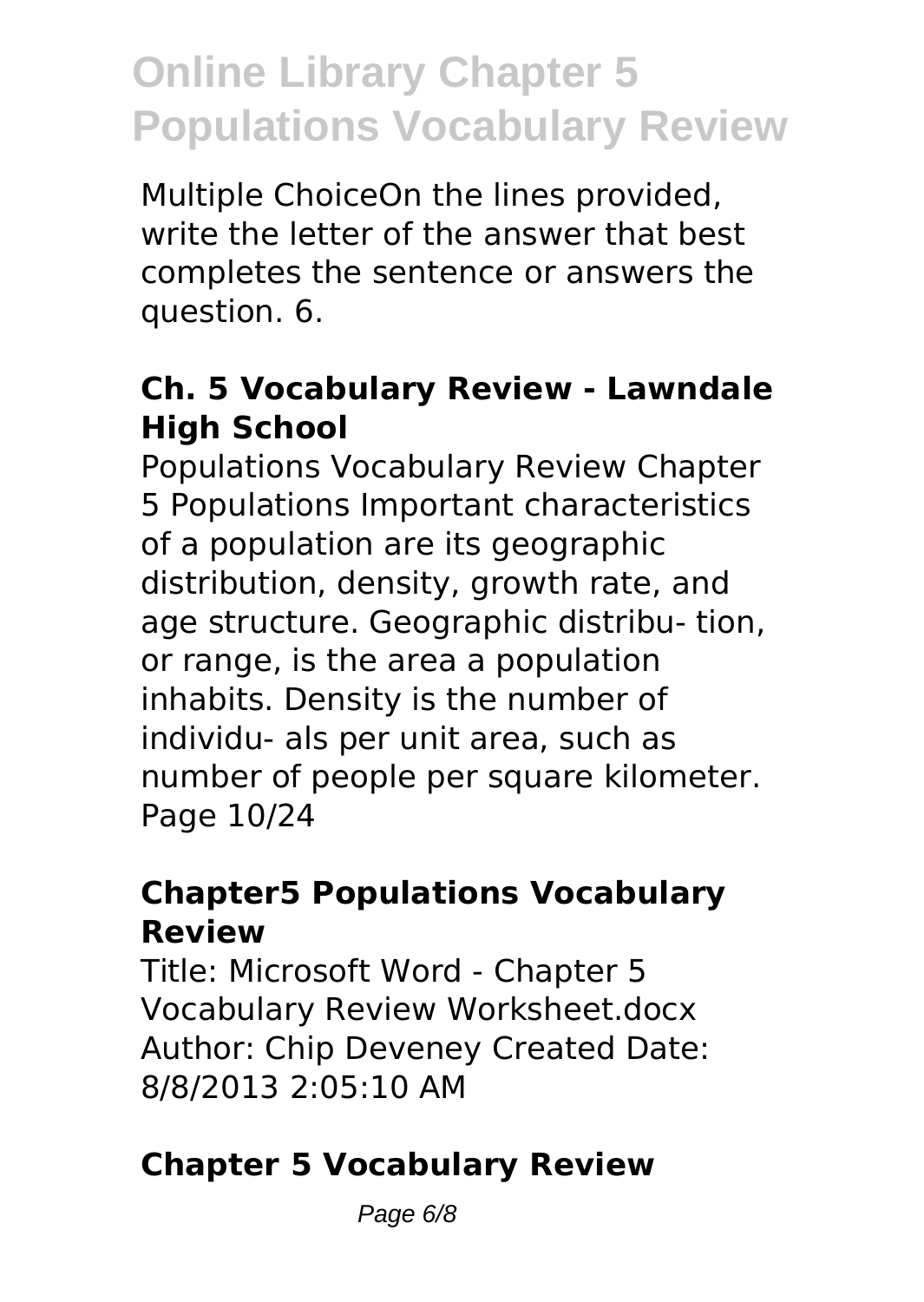### **Worksheet**

Chapter 5 Populations. Important characteristics of a population are its geographic distribution, density, growth rate, and age structure. Geographic distribu- tion, or range, is the area a population inhabits. Density is the number of individu- als per unit area, such as number of people per square kilometer.

### **Chapter 5 Populations Summary**

Chapter 5. Chapter 5. Populations and Communities. Adapted from Holt Biology 2008. Chapter 5 Section 1: Populations & Communities. Key Vocabulary Terms. Population. A group of organisms of the same species that live in a specific geographical area. Adapted from Holt Biology 2008.

### **Chapter 5**

Chapter 5 Review Multiple Choice Identify the letter of the choice that best completes the statement or answers the question. **1.** As resources in a